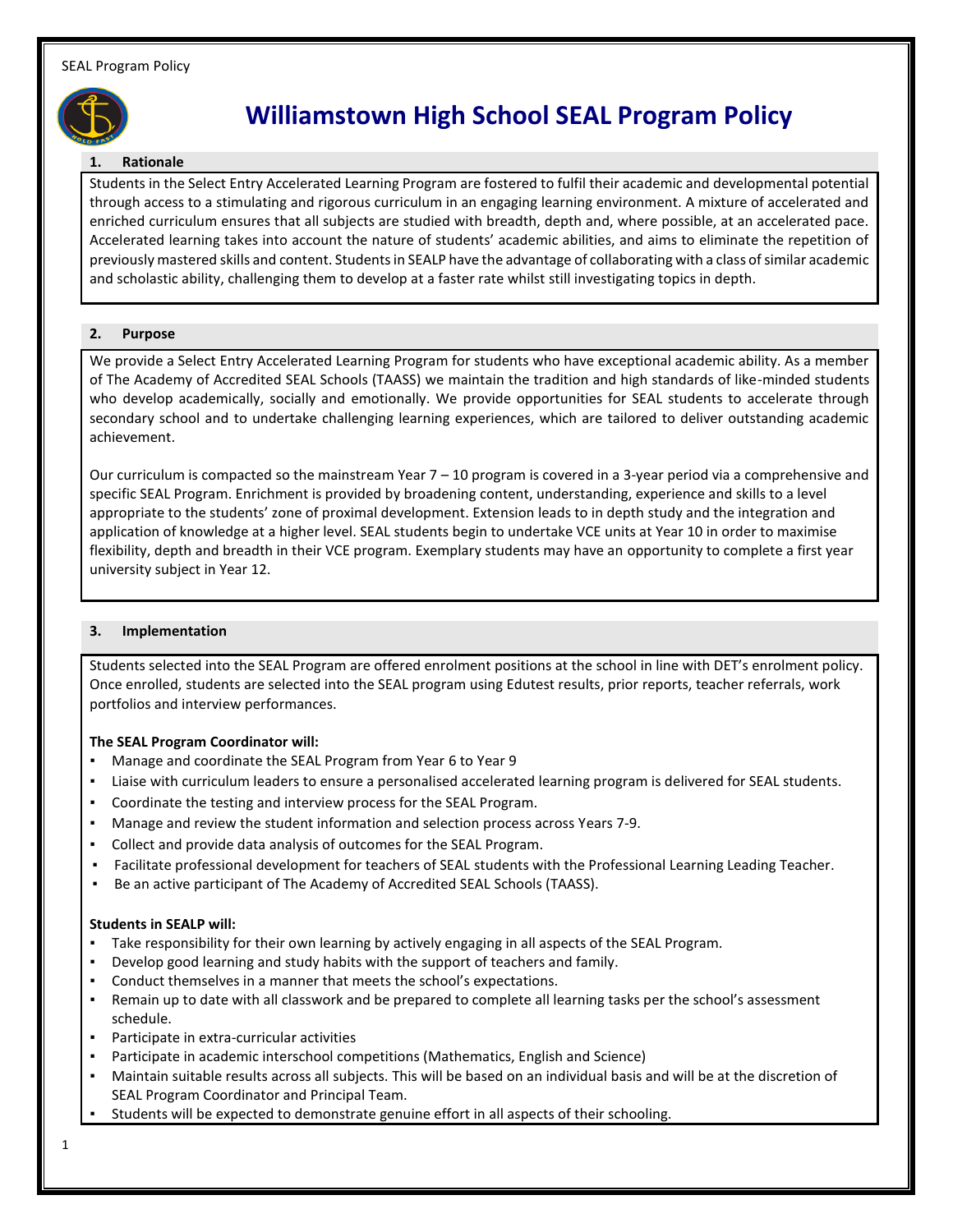#### **Teachers in SEALP will:**

- Set learning tasks and curriculum that is purposeful and meaningful, as well as reinforce students' learning and growth.
- Differentiate learning where appropriate to support all students at the point of readiness to learn. This includes stretching and extending.
- Provide timely and effective feedback to students, where and when appropriate.
- Take into consideration the workload of students so that they can manage their workload effectively, by having discussions with the students and other teachers.

## **Families in SEALP will:**

- Encourage students to establish good study patterns through a study routine/planner.
- Support the study practices of SEALP students, without completing work for them, and acknowledge success as they complete it.
- Provide opportunities for students to demonstrate their learning through discussing their school work or ideas/topics being taught in class.

## **4. Specific procedures**

Learning within the SEAL Program is as demanding as it is rewarding. Therefore, SEAL students must be motivated to learn, be well organised and able to make a genuine commitment to the program. Students eligible for entry into the SEAL Program at all year levels are those who achieve high academic results, or who display multiple characteristics associated with giftedness, such as:

- being mature for their age, with a good attention span
- having good problem solving and reasoning abilities;
- having the ability to persevere;
- having an extensive vocabulary and an excellent memory
- being an avid reader; and
- having a wide range of interests and being highly creative
- Places within the SEAL Program are limited, especially in Years 8 and 9.

## **How is the Program Structured?**

## **Year 7 and 8**

Students undertake an accelerated learning program in Maths, Science and Humanities

Students undertake an enhanced learning program in English and Language.

Students undertake the mainstream Year 7 and 8 curriculum program in the Arts, Technology and PE.

Student undertake a semester at least of instrumental music.

## **Year 9**

Students undertake an accelerated learning program in Maths and Science. Students undertake an enhanced learning program in English, Humanities, and Immersion.

Students undertake the mainstream Year 9 Elective Program.

## **Year 10**

Students may commence VCE units of study.

Students will undertake an enhanced learning program in English and Maths. Students will participate in the mainstream Year 10 Elective Program.

When a student reaches Year 10 and beyond, there are multiple pathways for the student to meet their individual learning needs. The extent of acceleration, and the subject areas accelerated are tailored to the performance and tertiary pathway of each student and determined through extensive course direction with the Senior Years Team.

All SEALP students are expected to maintain a high standard of work and effort. Therefore, each student's placement in SEALP is privileged, and is not guaranteed from year to year. If at risk, the SEALP Coordinator will discuss with all relevant parties and implement a range of support strategies in line with the school's Attendance and Progression policy.